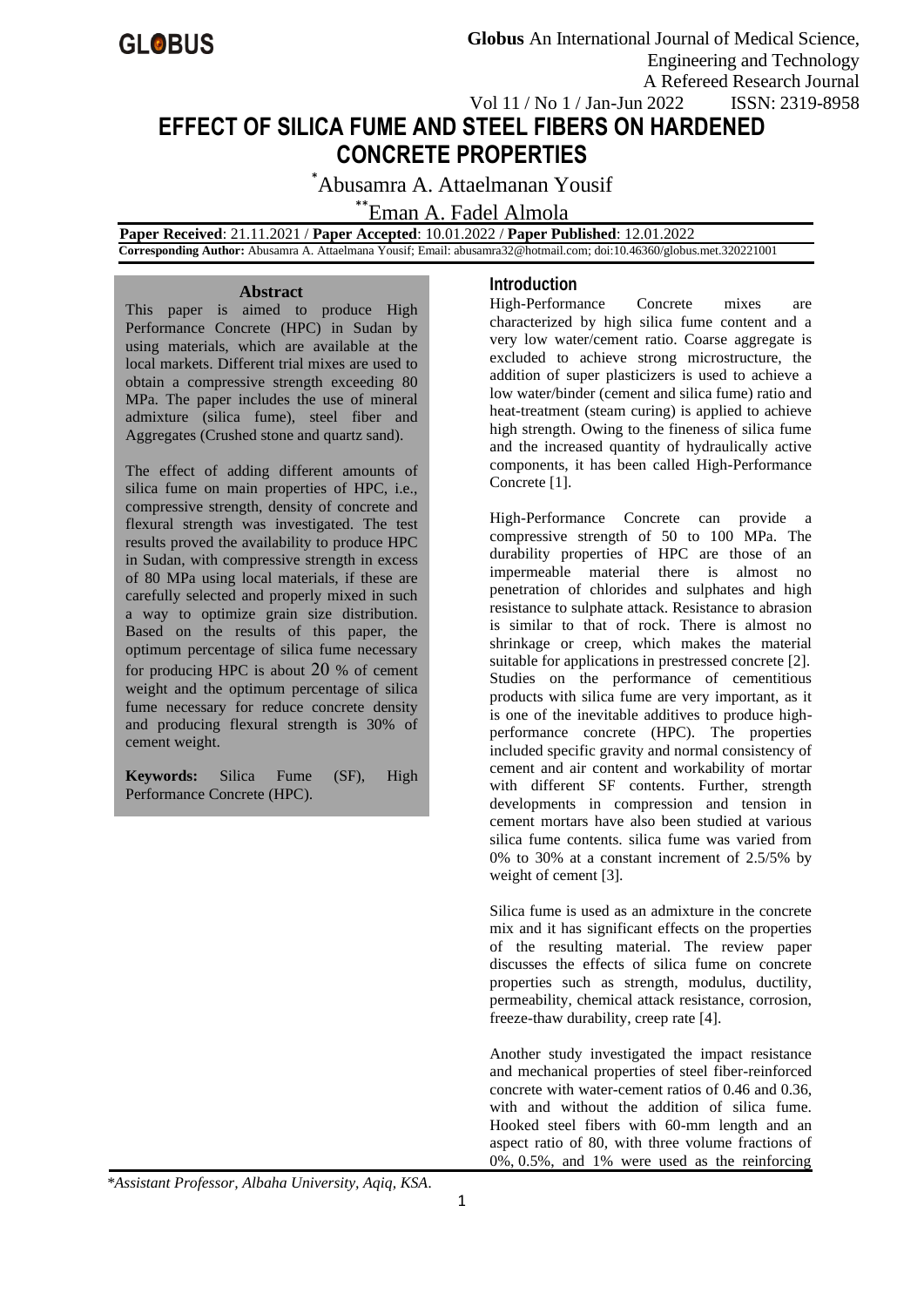material. In pre-determined mixtures, silica fume is used as a cement replacement material at 8% weight of cement [5].

Construction and cement industries have many elements responsible for environmental pollution and sustainability issues. These elements include mining of raw materials, manufacturing of aggregates and cement, conveyance of these materials to the construction site, construction wastes. To maintain the quality of the environment, many environmental agencies around the globe are urging cement and aggregate industries to lessen their demands for raw materials. These environmental agencies are inspiring construction industries to utilize recycled aggregates and supplementary cementitious materials [6].

The aim of the study is to assess the coupling effects of silica fume and steel fiber on the compressive performance of recycled aggregate concrete under elevated temperatures. A total number of 90 cylindrical concrete specimens are prepared and tested under axial compression, after heating by elevated temperatures [7].

Fiber-reinforced concrete may be defined as composite materials made with Portland cement, aggregate, and incorporating discrete discontinuous fibers and silica fume. In this paper, an attempt is made at 300 0C to present the results of an experimental investigation carried out on fiber reinforced concrete. While Fiber content was used as  $(0\%, 0.5\%, \text{ and } 1\%)$  by weight of mix and silica fume was used as (0%, 5%, and 10%) by weight of cement. The effect of the addition of silica fume and steel fiber on the various strengths of concrete was studied [8].

Another work aims to study the effect of steel fiber shape, length, diameter, and aspect ratio on the mechanical properties of slurry infiltration fiber reinforced concrete. This study comprised of casting and testing three groups of specimens with a 6% fiber volume fraction [9].

Environmental protection, conservation of natural aggregate resources, shortage of waste disposal land, and high construction and demolition waste disposal levy prior to disposal is the principal factors responsible for growing interest in the use of construction and demolition waste as aggregates in the production of concrete. These aggregates are known as recycled aggregates [10].

The effect of silica fume on the properties of highstrength fiber-reinforced concrete was carried out using silica fume at two different percentages and with three different hooked-end fibers, namely, 30/0.50, 60/0.80, and 50/0.60 length/diameter

(mm/mm). Fibers were added to concrete in three different percentages of 0.5, 1.0, and 2.0% by volume of concrete [11].

The study of self-compacting concrete specimens produced by silica fume, metakaolin, fly ash, and steel fibers was carried out. The main objective of the research is to obtain ductile self-compacting high-strength concrete, which flows under its own weight and homogeneity while completely filling any formwork and passing around congested reinforcement [12].

The effect of the replacement of fine aggregates by waste rubber fibers on the impact resistance of concrete has been assessed. Silica fume has also been considered as a replacement for cement. Six replacement levels of rubber fiber (0%, 5%, 10%, 15%, 20% and 25%) and three replacement levels of silica fume  $(0\%, 5\%$  and  $10\%)$  have been considered for three different water-cement ratios [13].

Steel fiber reinforced concrete is a new construction material with good tensile strength, fracture toughness, and ductility. Although many aspects of steel fiber reinforced concrete have been investigated extensively, the size effects on the structural strength of members remain largely preoccupancy [14].

As a requirement for structural design, experimental investigations were carried out to investigate mechanical properties of reactive powder concrete [15].

Another work aims to investigate the effects of replacing cement with silica fume in the reinforced self-compacting concrete with recycled steel fiber and study its mechanical properties and impact resistance. To characterize mechanical properties and impact resistance, 144 specimens with different fiber volume fractions of 0.25%, 0.5%, and 0.75% were experimentally tested [16].

Several types of industrial byproducts are generated. By the utilization of industrial byproducts, silica fume is produced by the smelting process in the silicon and ferrosilicon. Silica fume is very effective in the design and development of high-strength high-performance concrete [17].

#### **Paper Objectives**

The paper aimed to produce High-Performance Concrete (HPC) in the Khartoum strip using available local materials and to study its mechanical properties in the hardened stages. This work can be performed through the following objectives: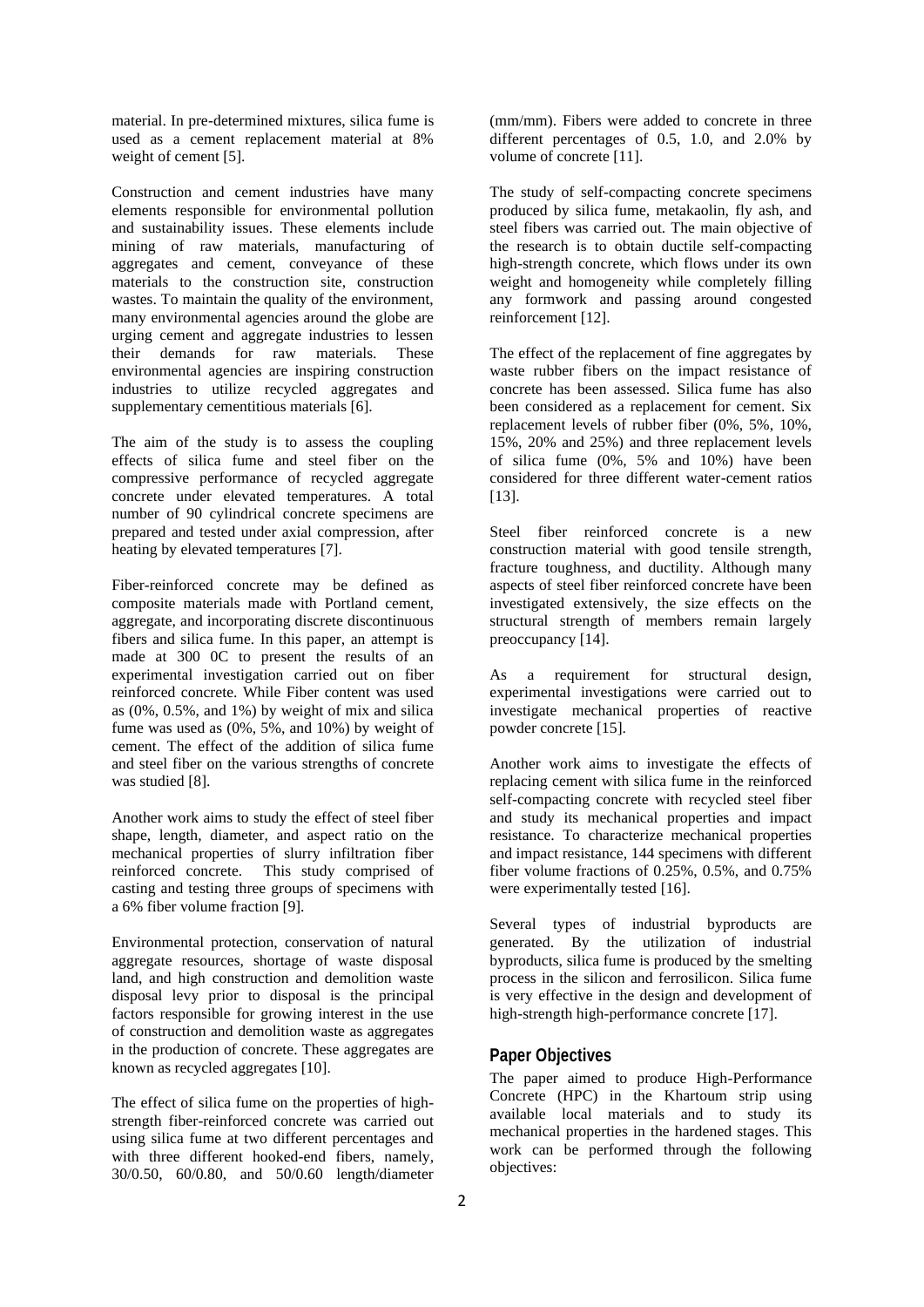- 1. Make HPC using available materials in Khartoum with suitable mixing procedures.
- 2. Conduct experimental work to determine the effect of mixing steps, silica fume content, crushed stone, quartz sand, and steel fiber.
- 3. Determine the mechanical properties of hardened HPC including compressive strength, hardened density, and flexural strength.

## **Methodology and Experimental Testing**

In general, the following methodology was followed:

- 1. Review comprehensive literature related to the subject of HPC.
- 2. Selection of suitable local materials required for HPC, including cement, silica fume, and steel fibers.
- 3. Select suitable mix proportions to produce HPC.
- 4. Conduct physical and mechanical laboratory tests on HPC samples.

**5.** Analyzing results of laboratory tests and drawing conclusions.

This section presents the experimental work and the constituent materials used to produce HPC associated with this work. The laboratory work was conducted for hardened concrete. Tests of hardened concrete include compression and indirect tensile tests.

#### **Characterizations of Constituent Materials**

HPC constituent materials used in this paper include Portland ordinary cement, grey silica fume, Quartz sand, and crushed stone, in addition to fiber are used to ensure suitable workability. Constituent materials proportions are chosen carefully in order to optimize the packing density of the mixture. The requirements of relevant ASTM specifications for cement are illustrated in **Table 1**.

| Type of test                        |         | <b>Ordinary Portland Cement</b> |                   |
|-------------------------------------|---------|---------------------------------|-------------------|
|                                     |         | Results                         | <b>BS EN 197-</b> |
| Initial                             |         | 1 hr. 35 min                    | $>60$ min         |
| Setting time (Vicat test) hr. : min | Final   | 3 hr. 5 min                     |                   |
| Normal Consistency (%)              |         | 26.5                            |                   |
|                                     | 3-Days  | 18.2                            | Min. $10$         |
| Mortar compressive strength (MPa)   | 7-Days  | 29.8                            |                   |
|                                     | 28-Days |                                 | Min 42.5          |
|                                     |         | 42.6                            | max 62.5          |

## **Table 1: ASTM Specifications for Cement**

The nominal size of coarse aggregate ranges from 2.4 to 20 mm and quartz sand (fine aggregate) in the range of 0.3 to 0.6 mm which are locally

available in Sudan markets. A physical property of quartz sand is determined as shown in **Table 2**. The grading of the quartz sand is illustrated in **Table 3**.

| <b>Property</b>         |           | Value |
|-------------------------|-----------|-------|
| <b>Specific Gravity</b> |           | 2.61  |
| Unit Weight             | $(t/m^3)$ | 1.58  |

**Table 2: Physical Property of Quartz Sand Used**

## **Table 3: Grading of The Quartz Sand Used**

| Sieve size(mm) | 0.600 | 0.300 | 0.150 | 0.075 |
|----------------|-------|-------|-------|-------|
| % Passing      | 100   | 37.60 | 1.00  | V.ZU  |

The steel fibers used in this paper are clean from rust or oil of straight steel wire fibers. The steel wires are cut into the desired length around 13 mm, and diameter 0.25 mm, with length/diameter  $\approx$  52,

Tensile strength  $\approx 277$  MPa, and density of 7.8  $g/cm<sup>3</sup>$ .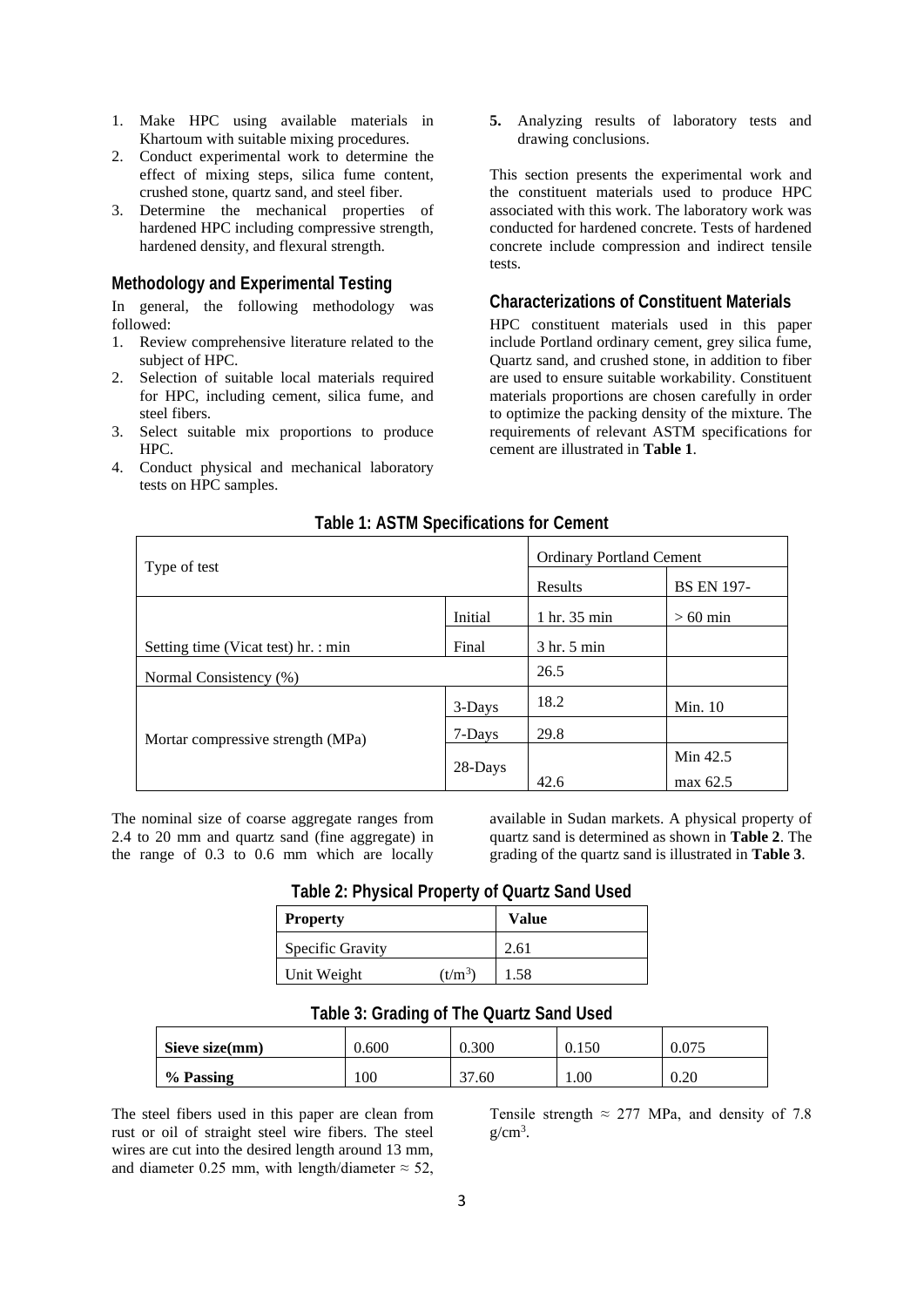After the selection of all needed constituent materials and amounts to be used, all materials are weighted properly. Then mixing with a powerdriven tilting revolving drum mixer started to ensure that all particles are surrounded with cement paste and silica fume and all the materials and steel fibers should be distributed homogeneously in the concrete mass.

#### **Tests of Hardened Concrete**

A significant portion of this paper focused on the behaviors of HPC cube specimens under compressive loading. The compressive tests were all completed nominally according to **ASTM C109-2004** standard test method for cubes.

Numbers of 36 cubes were manufactured. For each batch of HPC made, 150x150x150mm cube specimens were prepared. The cubes were filled with fresh concrete without compacting, after preparing the specimens; cubes were covered with plastic sheets for about 24 hours to prevent moisture loss.

A total number of 3 prisms  $(100 \times 100 \times 500 \text{ mm})$ was manufactured. The flexural strengths of

concrete specimens are determined by the use of simple beam with center-point loading with accordance to **ASTMC293-1994**. The mold is filled with the concrete in one layer, without compacting. In order to prevent moisture loss of the specimens, they are covered with plastic sheets for about 24 hours. After 24 hours, the specimens are extracted from the molds and placed in water for curing up to the time of the test.

### **Comparison of Results and Discussion**

A series of tests were carried out on the concrete specimens to study and evaluate the mechanical properties of hardened High-Performance Concrete. This paper discusses the results obtained from 3 different tests adopted in the testing program. Results include unit weight, compressive strength, and flexural strength tests.

**Tables 4 & 5** show the mixture proportions and one cubic meter ingredient of the best mix results obtained mixture of HPC. Four mixes designed for different silica fume percentages were illustrated in **Table 6**. Mix A was taken as the basic reference for comparison purposes.

| <b>Material</b>            | <b>Ingredient / Cement Content</b>  |
|----------------------------|-------------------------------------|
| Cement CEM I 42.5N         | 1.00                                |
| Silica fume                | 0.36                                |
| Sand                       | 1.29                                |
| Crushed aggregate 3/4      | 1.40                                |
| Crushed aggregate 3/8      | 0.75                                |
| <b>Steel Fibers</b>        | $\approx$ 0.24 (3% of total volume) |
| Water cement ratio $(w/c)$ | 0.36                                |

## **Table 4: Best Mixture Proportions of HPC by Weight of Cement**

## **Table 5: One Cubic Meter Components of HPC Mixture**

| <b>Material</b>            | <b>Ingredient / Cement Content</b> |
|----------------------------|------------------------------------|
| Cement CEM I 42.5N         | 524.60                             |
| Silica fume                | 131.4                              |
| sand                       | 700.30                             |
| Crushed aggregate 3/4      | 758.55                             |
| Crushed aggregate 3/8      | 408.45                             |
| <b>Steel Fibers</b>        | 12.9                               |
| Water cement ratio $(w/c)$ | 238.2                              |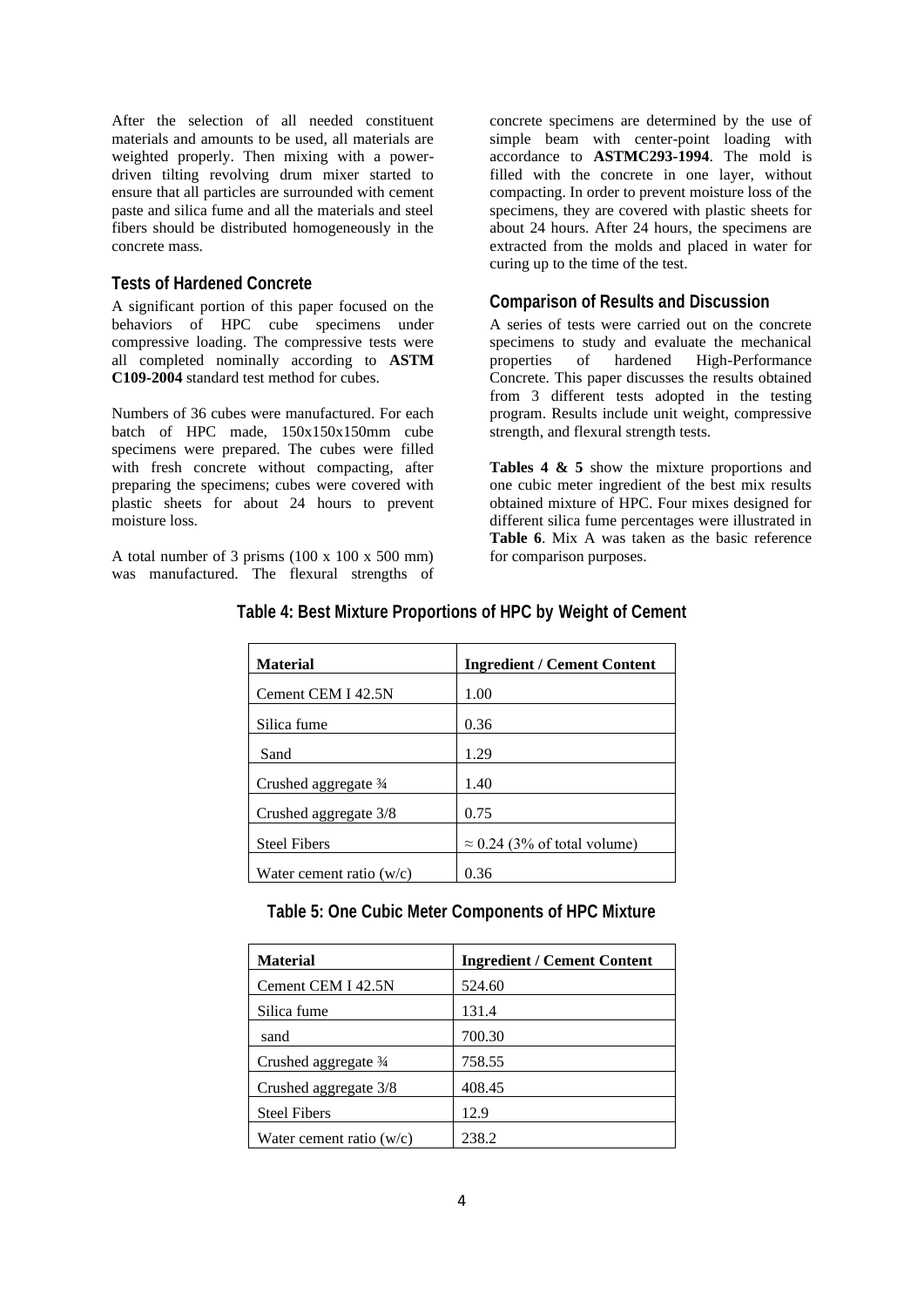| <b>Material</b>               | Mix A<br>(kg/m <sup>3</sup> ) | Mix B<br>(kg/m <sup>3</sup> ) | Mix C<br>$(kg/m^3)$ | Mix D<br>(kg/m <sup>3</sup> ) |
|-------------------------------|-------------------------------|-------------------------------|---------------------|-------------------------------|
| Cement CEM I 42.5N            | 657                           | 592                           | 524.6               | 459.9                         |
| Silica fume                   | 0                             | 10                            | 20                  | 30                            |
| Silica fume replacement level | $\Omega$                      | 65.7                          | 131.4               | 197.1                         |
| Sand                          | 700.3                         | 700.3                         | 700.3               | 700.3                         |
| Crushed aggregate 3/4         | 758.55                        | 758.55                        | 758.55              | 758.55                        |
| Crushed aggregate 3/8         | 408.45                        | 408.45                        | 408.45              | 408.45                        |
| <b>Steel Fibers</b>           | 12.9                          | 10                            | 9.6                 | 8.85                          |
| Water cement ratio $(w/c)$    | 238.2                         | 238.2                         | 238.2               | 238.2                         |

**Table 6: Mixes Design for Different Silica Fume Percentage**

Laboratory tests were conducted to evaluate and study the hardened properties of HPC. Results of

the compressive strength were illustrated in **Table 7**.

| Table 7: Summary of Mean Compressive Strength at Different Ages |
|-----------------------------------------------------------------|
|-----------------------------------------------------------------|

|            |                        | <b>Compressive Strength MPa</b> |         |         |  |
|------------|------------------------|---------------------------------|---------|---------|--|
| <b>Mix</b> | of<br>No.<br>specimens | 7 days                          | 14 days | 28 days |  |
| Α          | 3                      | 51                              | 67.00   | 75      |  |
| B          | 3                      | 56                              | 65.30   | 80      |  |
| C          | 3                      | 56.2                            | 78.00   | 88      |  |
| D          | 3                      | 48                              | 62.00   | 72      |  |

Results of the mean density were presented in **Table 8.** The effect of silica fume and steel fibers on the mean density was presented graphically in **Figure 1** and the results show that the density of concrete decreases when increasing the silica fume content. This can be due to the space occupied by cement being partly replaced by a relatively lighter powder of silica fume.

|     |                     | Density $kg/m3$ |         |         |  |
|-----|---------------------|-----------------|---------|---------|--|
| Mix | No. of<br>specimens | 7 days          | 14 days | 28 days |  |
| Α   | 3                   | 2743.3          | 2780.4  | 2760    |  |
| B   | 3                   | 2713.8          | 2763.0  | 2735    |  |
| C   | 3                   | 2705.5          | 2750.0  | 2716    |  |
| D   | 3                   | 2691.2          | 2713.0  | 2704    |  |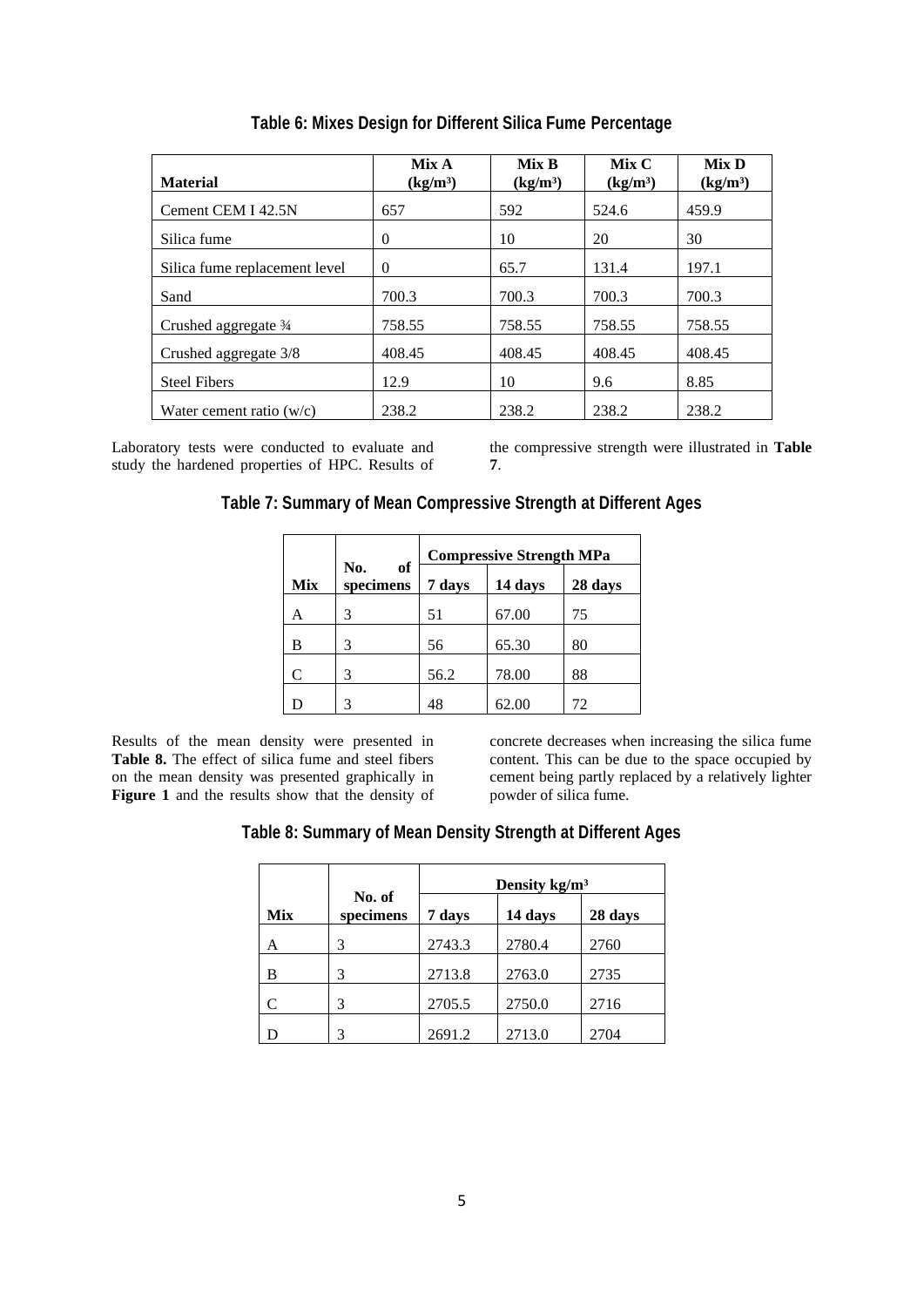

**Figure 1: Effect of Silica Fume and Steel Fibers on the HPC Density**

The effect of silica fume and steel fibers on HPC compressive strength was graphically illustrated in **Figure 2**. The results of flexural strength tests for **HPC** can be observed in **Figure 3**.

The effect of using silica fume was observed. The use of 20 % of silica fume as a replacement of cement exhibits comparable results with the mixture containing 0 % silica fume. The increase in the silica fume content effectively increased the compressive strength of concrete. The compressive strength of the concrete specimens for 20 % silica fume replacement was up to 80 MPa, which met the target compressive strength for this paper.



**Figure 2: Compressive Strength for Different Concrete Mixes**



**Figure 3: Flexural Strength Test for Different Concrete Mixes**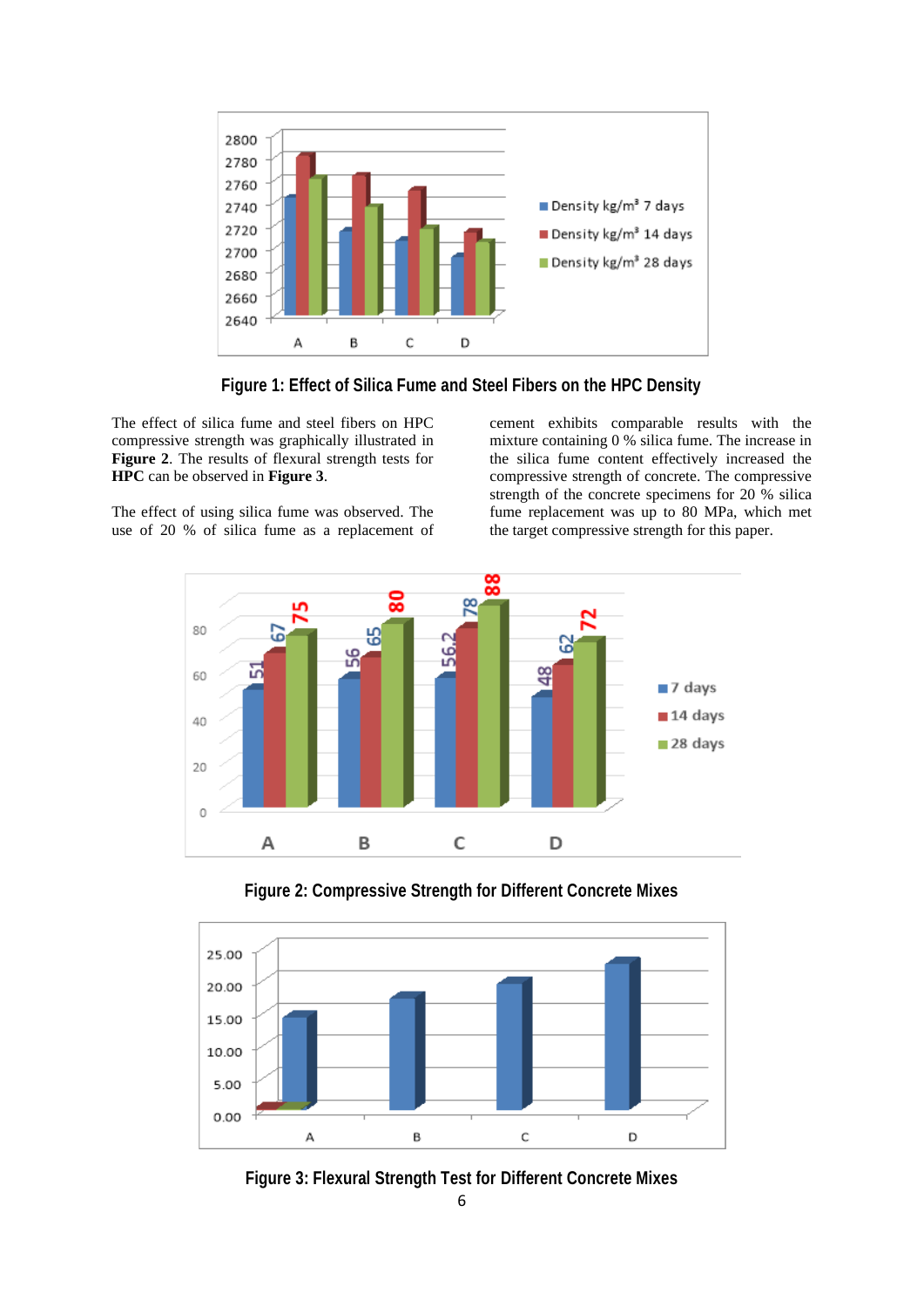It is found that the silica fume works as a Pozzolanic reaction and physical function. The hydration of Portland cement has produced some compounds such as calcium silicate hydrates (CSH) and calcium hydroxide (CH). The silica fume chemically reacts with the CH to produce additional CSH in order to improve the bond between the cement and the surface of the aggregate. Moreover, the silica fume particle fills the voids. This action enhances to increase the compressive strength of concrete and decrease total pores volume.

## **Conclusion**

The conclusions presented were based on this particular research work. They have been drawn as follows:

- 1. It was concluded that the production of HPC in Sudan is available at the local markets if materials are carefully selected and achieving mix composition in grain size distribution that will achieve a minimum compressive strength of 80 MPa at 28 days. Such concretes can be produced with crushed stone, quartz sand, and silica fume as the mineral admixture.
- 2. The use of the silica fume effectively increases the compressive strength of the concrete due to the improvement in the bond between the cement and the surface of the aggregate through the chemical reaction between silica fume and the CH resulting from the hydration of cement.
- 3. The use of silica fume is necessary for the production of HPC. The cube compressive strength studies indicate that the optimum percentage of silica fume is about 20%.
- 4. The density of HPC decreases as silica fume content increases.
- 5. The silica fume content increases, the flexural strength of HPC increases also. For example, at silica fume content 30% the flexural strength increases at 28 days by about 21%, 37%, and 59 % for Mixes B, C and, D respectively in comparison reference Mix A.

#### **Recommendations**

Suggested recommendations for further research can be summarized as follows:

- 1. The influences of cement type and fine aggregate and silica fume aspect ratio on the mechanical property of HPC need to be taken into consideration.
- 2. The effect of fibers (Steel, Carbon, Propylene, and Glass) and polymers (Epoxy, SPR) addition on the mechanical properties of HPC need to be taken into consideration for further research.
- 3. Effect of curing on the microstructure of HPC will be a very important study for future researches.
- 4. The influences of aggregate shape and surface on the mechanical property of HPC need to be taken into consideration.
- 5. The influences of cement type and steel fibers aspect ratio on the mechanical property of HPC need to be taken into consideration.

### **Conflict of Interest**

There is no conflict of Interest between the authors of this manuscript.

#### **References**

- 1. Lee, N. and D.J.B. Chisholm, (2005). "Study report reactive powder concrete", 1(1): 146.
- 2. Washer, G., et al., (2004). "Ultrasonic testing of reactive powder concrete", 51(2): 193-201.
- 3. Rao, G.A.J.C. (2003). "Research, Investigations on the performance of silica fume-incorporated cement pastes and mortars", 33(11): 1765-1770.
- 4. Panjehpour, M., et al., (2011). "A review for characterization of silica fume and its effects on concrete properties", 2(2).
- 5. Nili, M. and I.E. Afroughsabet, (2010). "Combined effect of silica fume and steel fibers on the impact resistance and mechanical properties of concrete", 37(8): 879-886.
- 6. Qureshi, L.A., et al., (2020). "Combined effects of supplementary cementitious materials (silica fume, GGBS, fly ash and rice husk ash) and steel fiber on the hardened properties of recycled aggregate concrete", 263: 120636.
- 7. Xie, J., et al. (2018). "Coupling effects of silica fume and steel-fiber on the compressive behaviour of recycled aggregate concrete after exposure to elevated temperature", 184: p. 752-764.
- 8. Salam, L., (2015). "Development, Effect of steel fiber and silica fume on hardened concrete compressive and flexural strength", 19(1): p. 68-85.
- 9. Khamees, S.S., M.M. Kadhum, and A.A.J.C.E.J. Nameer, (2020). "Effects of Steel Fibers Geometry on the Mechanical Properties of SIFCON Concrete", 6(1): 21-33.
- 10. Nazarimofrad, E., F.U.A. Shaikh, and S.C.B.M. Nili, (2017). "Effects of steel fibre and silica fume on impact behaviour of recycled aggregate concrete", 6(1): 54-68.
- 11. Eren, Ö., et al. (1999). "Effects of silica fume and steel fibers on some mechanical properties of high-strength fiber-reinforced concrete", 27(6): 380-387.
- 12. Jatale, V.B., E.R. Mangulkar, (2013). "Flexural Behavior of Self Compacting High Strength Fibre Reinforced Concrete